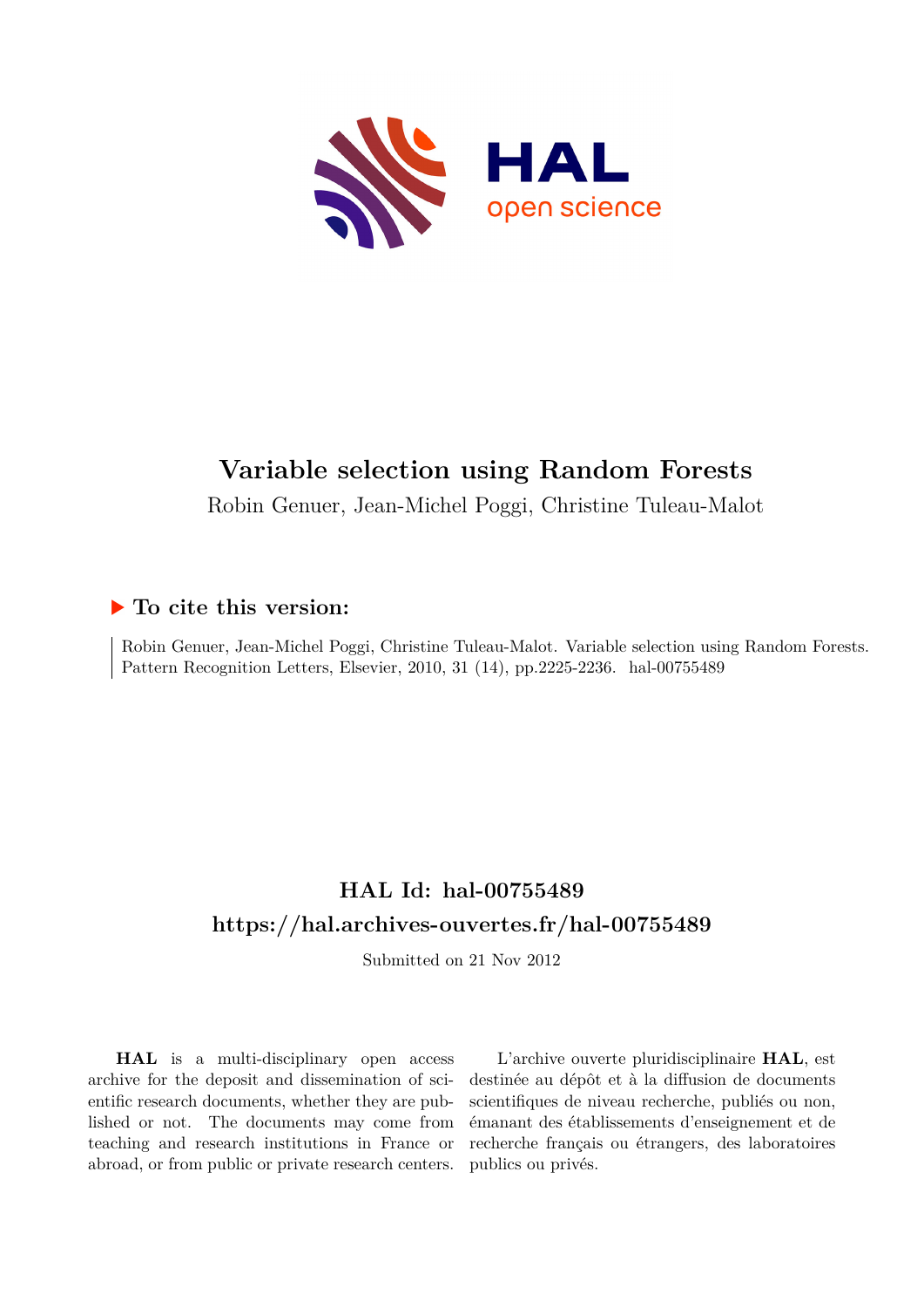# Variable Selection using Random Forests

Robin Genuer<sup>a</sup>, Jean-Michel Poggi<sup>\*,a,b</sup>, Christine Tuleau-Malot<sup>c</sup>

<sup>a</sup>Laboratoire de Mathématiques, Université Paris-Sud 11, Bât. 425, 91405 Orsay, France *<sup>b</sup>Universit´e Paris 5 Descartes, France <sup>c</sup>Laboratoire Jean-Alexandre Dieudonn´e, Universit´e Nice Sophia-Antipolis, Parc Valrose, 06108 Nice Cedex 02, France.*

# **Abstract**

This paper proposes, focusing on random forests, the increasingly used statistical method for classification and regression problems introduced by Leo Breiman in 2001, to investigate two classical issues of variable selection. The first one is to find important variables for interpretation and the second one is more restrictive and try to design a good prediction model. The main contribution is twofold: to provide some insights about the behavior of the variable importance index based on random forests and to propose a strategy involving a ranking of explanatory variables using the random forests score of importance and a stepwise ascending variable introduction strategy.

*Key words:* Random Forests, Regression, Classification, Variable Importance, Variable Selection, High Dimensional Data *2010 MSC:* 62G09, 62H30, 62G08

# **1. Introduction**

This paper is primarily interested in random forests for variable selection. Mainly methodological the main contribution is twofold: to provide some insights about the behavior of the variable importance index based on random forests and to use it to propose a two-steps algorithm for two classical problems of variable selection starting from variable importance ranking. The first problem is to find important variables for interpretation and the second one is more restrictive and try to design a good prediction model. The general strategy involves a ranking of explanatory variables using the random forests score of importance and a stepwise ascending variable introduction strategy. Let us mention that we propose an heuristic strategy which does not depend on specific model hypotheses but based on datadriven thresholds to take decisions.

Before entering into details, let us shortly present in the sequel of this introduction the three main topics addressed in this paper: random forests, variable importance and variable selection.

# **Random forests**

Random forests (RF henceforth) is a popular and very efficient algorithm, based on model aggregation ideas, for both classification and regression problems, introduced by Breiman (2001). It belongs to the family of ensemble methods, appearing in machine learning at the end of nineties (see for example Dietterich (1999) and Dietterich (2000)). Let us briefly recall the statistical framework by considering a learning set  $L = \{(X_1, Y_1), \ldots, (X_n, Y_n)\}\$ made of *n* i.i.d. observations of a random vector  $(X, Y)$ . Vector  $X = (X^1, ..., X^p)$  contains predictors or explanatory variables, say  $X \in \mathbb{R}^p$ , and  $Y \in \mathcal{Y}$  where  *is either a class label or a numerical response. For classifi*cation problems, a classifier *t* is a mapping  $t : \mathbb{R}^p \to \mathcal{Y}$  while for regression problems, we suppose that  $Y = s(X) + \varepsilon$  with  $E[\varepsilon|X] = 0$  and *s* the so-called regression function. For more background on statistical learning, see e.g. Hastie et al. (2001). Random forests is a model building strategy providing estimators of either the Bayes classifier, which is the mapping minimizing the classification error  $P(Y \neq t(X))$ , or the regression function.

The principle of random forests is to combine many binary decision trees built using several bootstrap samples coming from the learning sample *L* and choosing randomly at each node a subset of explanatory variables *X*. More precisely, with respect to the well-known CART model building strategy (see Breiman et al. (1984)) performing a growing step followed by a pruning one, two differences can be noted. First, at each node, a given number (denoted by *mtry*) of input variables are randomly chosen and the best split is calculated only within this subset. Second, no pruning step is performed so all the trees of the forest are maximal trees.

In addition to CART, bagging, another well-known related tree-based method, is to be mentioned (see Breiman (1996)). Indeed random forests with  $mtry = p$  reduce simply to unpruned bagging. The associated  $R<sup>1</sup>$  packages are respectively randomForest (intensively used in the sequel of the paper), rpart and ipred for CART and bagging respectively (cited

<sup>∗</sup>Corresponding author. Tel.: (33) 1 69 15 57 44; Fax: (33) 1 69 15 72 34. *Email addresses:* Robin.Genuer@math.u-psud.fr (Robin Genuer),

Jean-Michel.Poggi@math.u-psud.fr (Jean-Michel Poggi), malot@unice.fr (Christine Tuleau-Malot)

<sup>1</sup> see http://www.r-project.org/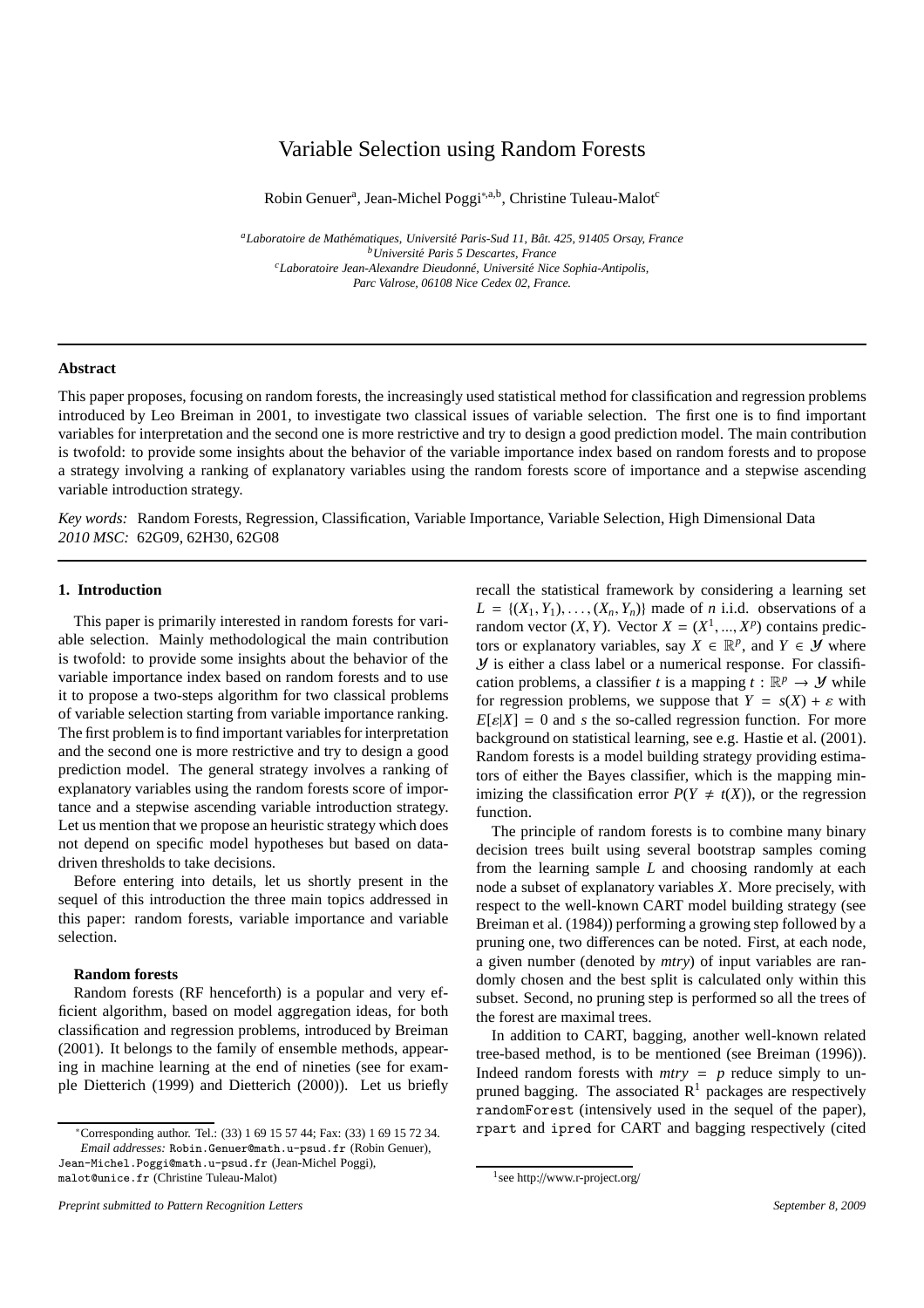here for the sake of completeness).

RF algorithm becomes more and more popular and appears to be very powerful in a lot of different applications (see for example Díaz-Uriarte et al. (2006) for gene expression data analysis) even if it is not clearly elucidated from a mathematical point of view (see the recent paper by Biau et al. (2008) about purely random forests and Bühlmann et al. (2002) about bagging). Nevertheless, Breiman (2001) sketches an explanation of the good performance of random forests related to the good quality of each tree (at least from the bias point of view) together with the small correlation among the trees of the forest, where the correlation between trees is defined as the ordinary correlation of predictions on so-called out-of-bag (OOB henceforth) samples. The OOB sample which is the set of observations which are not used for building the current tree, is used to estimate the prediction error and then to evaluate variable importance.

The R package about random forests is based on the seminal contribution of Breiman et al. (2005) and is described in Liaw et al. (2002). In this paper, we focus on the randomForest procedure. The two main parameters are *mtry*, the number of input variables randomly chosen at each split and *ntree*, the number of trees in the forest. Some details about numerical and sensitivity experiments can be found in Genuer et al. (2008)).

In addition, let us mention we will concentrate on the prediction performance of RF focusing on out-of-bag (OOB) error (see Breiman (2001)). We use this kind of prediction error estimate for three reasons: the main is that we are mainly interested in comparing models instead of assessing models, the second is that it gives fair estimation compared to the usual alternative test set error even if it is considered as a little bit optimistic and the last one, is that it is a default output of the randomForest procedure, so it is used by almost all users.

#### **Variable importance**

The quantification of the variable importance (VI henceforth) is an important issue in many applied problems complementing variable selection by interpretation issues. In the linear regression framework it is examined for example by Grömping (2007), making a distinction between various variance decomposition based indicators: "dispersion importance", "level importance" or "theoretical importance" quantifying explained variance or changes in the response for a given change of each regressor. Various ways to define and compute using R such indicators are available (see Grömping (2006)).

In the random forests framework, the most widely used score of importance of a given variable is the increasing in mean of the error of a tree (MSE for regression and misclassification rate for classification) in the forest when the observed values of this variable are randomly permuted in the OOB samples (let us mention that it could be slightly negative). Often, such random forests VI is called permutation importance indices in opposition to total decrease of node impurity measures already introduced in the seminal book about CART by Breiman et al. (1984).

Even if only little investigation is available about RF variable importance, some interesting facts are collected for classification problems when this index is based on the average loss of entropy criterion, like the Gini entropy used for growing classification trees. Let us cite two remarks. The first one is that the RF Gini importance is not fair in favor of predictor variables with many categories (see Strobl et al. (2007)) while the RF permutation importance is a more reliable indicator. So we restrict our attention to this last one. The second one is that it seems that permutation importance overestimates the variable importance of highly correlated variables and a conditional variant is proposed by Strobl et al. (2008). Let us mention that, in this paper, we do not diagnose such a critical phenomenon for variable selection. The recent paper by Archer et al. (2008), focusing more specifically on the VI topic is also of interest. We address two crucial questions about the variable importance behavior: the importance of a group of variables and its behavior in presence of highly correlated variables. This is the first goal of this paper.

### **Variable selection**

Many variable selection procedures are based on the cooperation of variable importance for ranking and model estimation to generate, evaluate and compare a family of models. Following Kohavi et al. (1997) and Guyon et al. (2003)), it is usual to distinguish three types of variable selection methods: "filter" for which the score of variable importance does not depend on a given model design method; "wrapper" which include the prediction performance in the score calculation; and finally "embedded" which intricate more closely variable selection and model estimation.

Let us briefly mention some of them, in the classification case, which are potentially competing tools, of course the wrapper methods based on VI coming from CART, and from random forests. Then some examples of embedded methods: Poggi et al. (2006) propose a method based on CART scores and using stepwise ascending procedure with elimination step; Guyon et al. (2002) and Rakotomanonjy (2003), propose methods based on SVM scores and using descending elimination. More recently, Ben Ishak et al. (2008) propose a stepwise variant while Park et al. (2007) propose a "LARS" type strategy (see Efron et al. (2004)) for classification problems. Finally let us mention a mixed approach, see Fan et al. (2008) in regression, ascending in order to avoid to select redundant variables or, for the case  $n \ll p$ , descending first using a screening procedure to reach a classical situation  $n \sim p$ , and then ascending using LASSO or SCAD, see Fan et al. (2001). We propose in this paper, a two-steps procedure, the second one depends on the objective (interpretation or prediction) while the first one is common. The key point is that it is entirely based on random forests, so fully non parametric and then free from the usual linar framework.

#### **A typical situation**

Let us close this section by introducing a typical situation which can be useful to capture the main ideas of this paper. Let us consider a high dimensional  $(n \ll p)$  classification problem for which the predictor variables are associated to a pixel in an image or a 3D location in the brain like in fMRI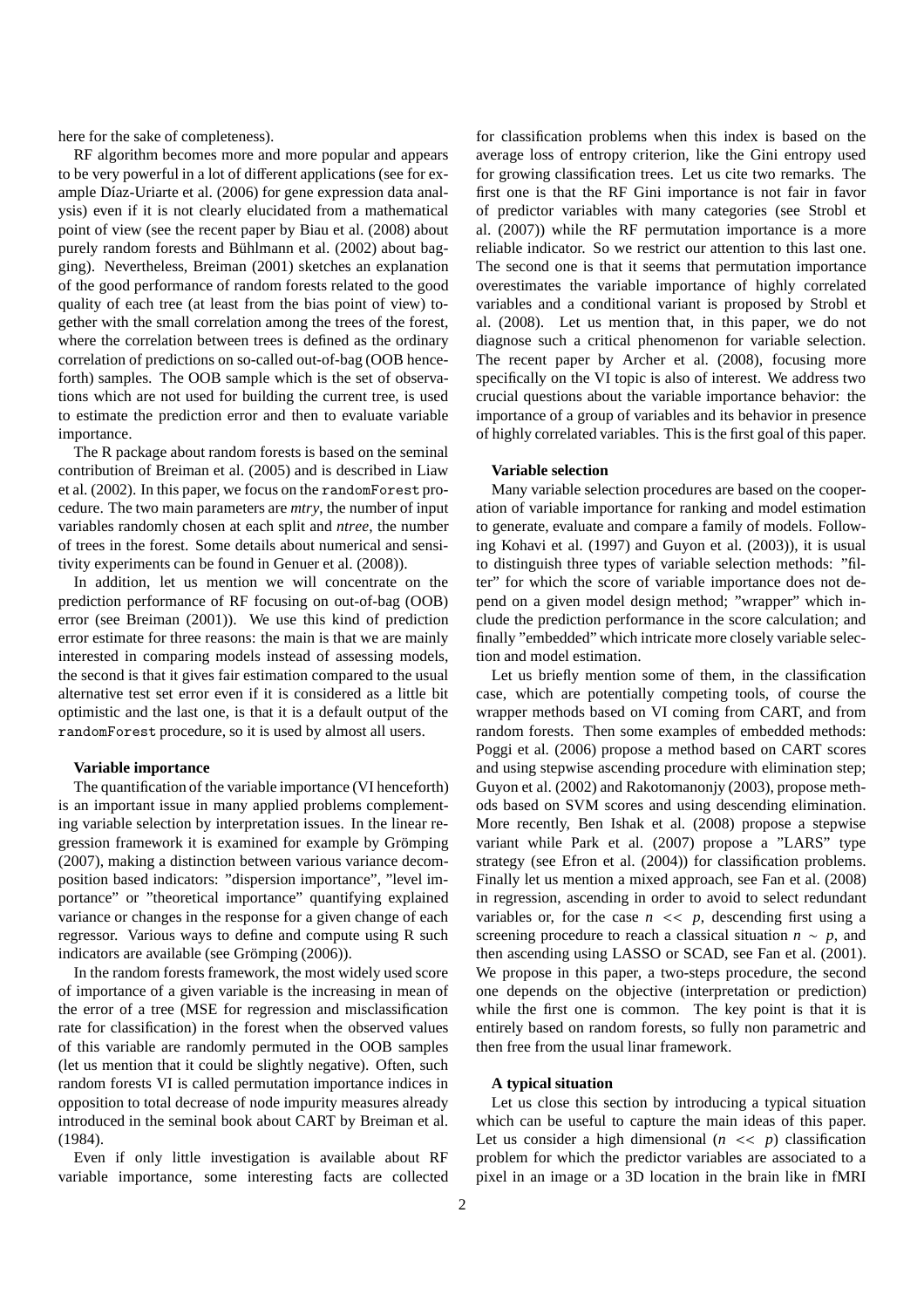brain activity classification problems. In such situations, of course it is clear that there is a lot of useless variables and that there exist a lot a highly correlated groups of predictors corresponding to brain regions. We emphasize that two distinct objectives about variable selection can be identified: (1) to find important variables highly related to the response variable for interpretation purpose; (2) to find a small number of variables sufficient for a good prediction of the response variable. Key tools combine variable importance thresholding, variable ranking and stepwise introduction of variables. Turning back to our typical example, an example of the first kind of problem is the determination of entire regions in the brain or a full parcel in an image while an instance of the second one is to exhibit a sufficient subset of the most discriminant variables within the previously highlighted groups.

# **Outline**

The paper is organized as follows. After this introduction, Section 2 proposes to study the behavior of the RF variable importance, especially in the presence of groups of highly correlated explanatory variables. Section 3 investigates the two classical issues of variable selection using the permutation based random forests score of importance. Section 4 examines some experimental results, by focusing mainly on high dimensional classification datasets and, in order to illustrate the general value of the strategy it is applied to a standard  $(n \gg p)$  regression dataset. Finally Section 5 opens discussion about future work.

#### **2. Variable importance**

The quantification of the variable importance (abbreviated VI) is a crucial issue not only for ranking the variables before a stepwise estimation model but also to interpret data and understand underlying phenomenons in many applied problems.

In this section, we examine the RF variable importance behavior according to three different issues. The first one deals with the sensitivity to the sample size *n* and the number of variables *p*. The second examines the sensitivity to method parameters *mtry* and *ntree*. The third one deals with the variable importance in presence of groups of highly correlated variables.

As a result, a good choice of parameters of RF can help to better discriminate between important and useless variables. In addition, it can increase the stability of VI scores.

To illustrate this discussion, let us examine a simulated dataset for the case  $n \ll p$ , introduced by Weston et al. (2003) and called "toys data" in the sequel. It is an equiprobable twoclass problem,  $Y \in \{-1, 1\}$ , with 6 true variables, the others being some noise. This example is interesting since it constructs two near independent groups of 3 significant variables (highly, moderately and weakly correlated with response *Y*) and an additional group of noise variables, uncorrelated with *Y*. A forward reference to the plots on the left side of Figure 1 allow to see the variable importance picture and to note that the importance of the variables 1 to 3 is much higher than the one of variables 4 to 6. More precisely, the model is defined through the conditional distribution of the  $X^i$  for  $Y = y$ :

- for 70% of data,  $X^i \sim y \mathcal{N}(i, 1)$  for  $i = 1, 2, 3$  and  $X^i \sim$  $\gamma\mathcal{N}(0, 1)$  for  $i = 4, 5, 6$ .
- for the 30% left,  $X^i \sim y\mathcal{N}(0, 1)$  for  $i = 1, 2, 3$  and  $X^i \sim$  $\gamma N(i - 3, 1)$  for  $i = 4, 5, 6$ .
- the other variables are noise,  $X^i \sim \mathcal{N}(0, 1)$  for  $i = 7, \ldots, p$ .

After simulation, the obtained variables are finally standardized.

Let us consider the toys data and compute the variable importance.

**Remark 2.1.** *Let us mention that variable importance is computed conditionally to a given realization even for simulated datasets. This choice which is criticizable if the objective is to reach a good estimation of an underlying constant, is consistent with the idea of staying as close as possible to the experimental situation dealing with a given dataset. In addition, the number of permutations of the observed values in the OOB sample, used to compute the score of importance is set to the default value* 1*.*

## *2.1. Sensitivity to n and p*

Figure 1 illustrates the behavior of variable importance for several values of *n* and *p*. Parameters *ntree* and *mtry* are set to their default values (*ntree* = 500 and *mtry* =  $\sqrt{p}$  for the classification case). Boxplots are based on 50 runs of the RF algorithm and for visibility, we plot the variable importance only for a few variables.



Figure 1: Variable importance sensitivity to *n* and *p* (toys data)

On each row, the first plot is the reference one for which we observe a convenient picture of the relative importance of the initial variables. Then, when *p* increases tremendously, we try to check if: (1) the situation between the two groups remains readable; (2) the situation within each group is stable; (3) the importance of the additional dummy variables is close to 0.

The situation  $n = 500$  (graphs at the top of the figure) corresponds to an "easy" case, where a lot of data are available and  $n = 100$  (graphs at the bottom) to a harder one. For each value of *n*, three values of *p* are considered: 6, 200 and 500. When  $p = 6$  only the 6 true variables are present. Then two very difficult situations are considered:  $p = 200$  with a lot of noisy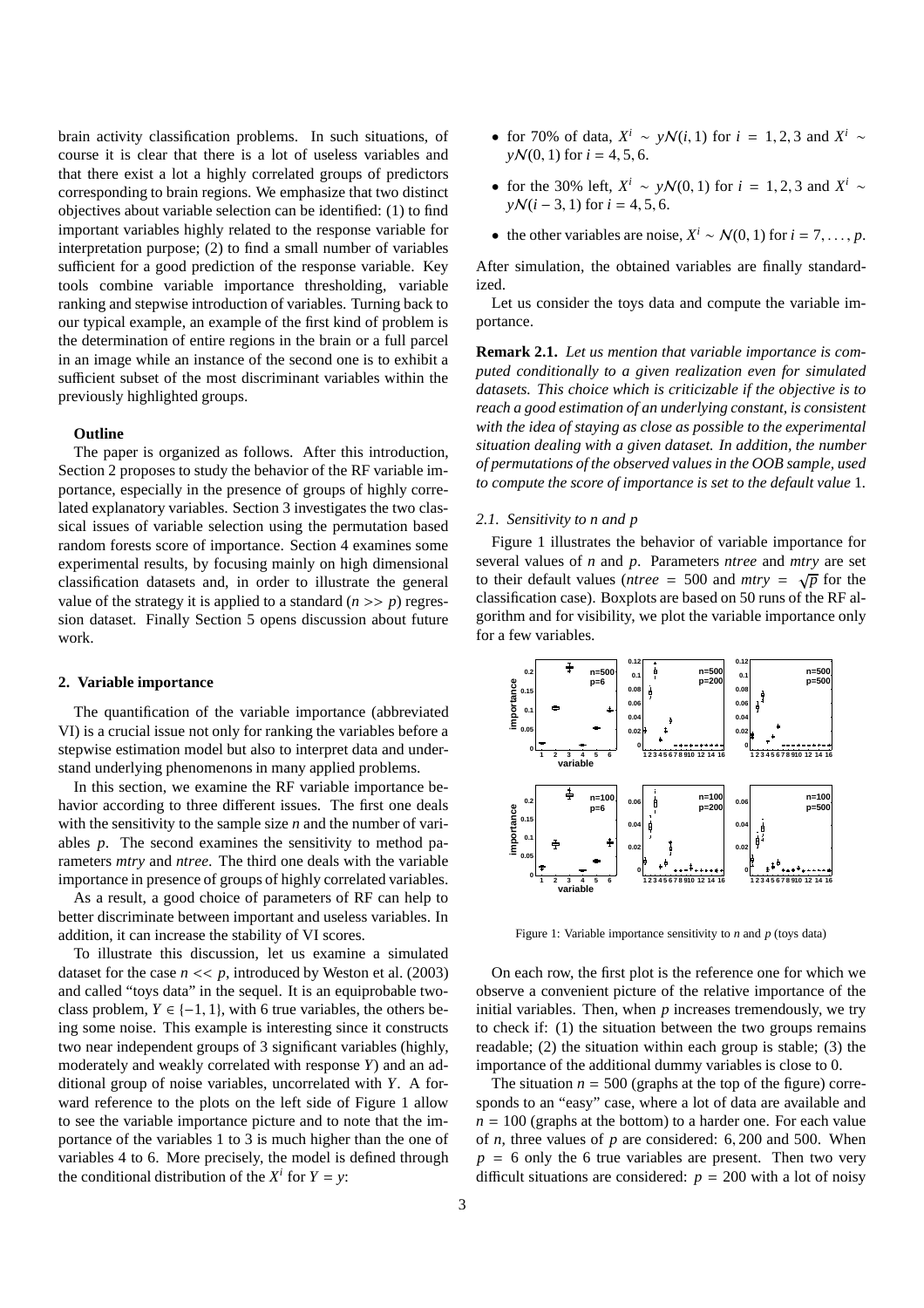variables and  $p = 500$  is even harder. Graphs are truncated after the 16th variable for readability (importance of noisy variables left are of the same order of magnitude as the last plotted).

Let us comment on graphs on the first row  $(n = 500)$ . When  $p = 6$  we obtain concentrated boxplots and the order is clear, variables 2 and 6 having nearly the same importance. When *p* increases, the order of magnitude of importance decreases (note that the y-axis scale is different for  $p = 6$  and for  $p \neq 6$ ). The order within the two groups of variables  $(1 – 3$  and  $4 – 6)$ remains the same, while the overall order is modified (variable 6 is now less important than variable 2). In addition, variable importance is more unstable for huge values of *p*. But what is remarkable is that all noisy variables have a zero VI. So one can easily recover variables of interest.

In the second row  $(n = 100)$ , we note a greater instability since the number of observations is only moderate, but the variable ranking remains quite the same. What differs is that in the difficult situations ( $p = 200, 500$ ) importance of some noisy variables increases, and for example variable 4 cannot be highlighted from noise (even variable 5 in the bottom right graph). This is due to the decreasing behavior of VI with *p* growing, coming from the fact that when  $p = 500$  the algorithm randomly choose only 22 variables at each split (with the *mtry* default value). The probability of choosing one of the 6 true variables is really small and the less a variable is chosen, the less it can be considered as important. We will see the benefits of increasing *mtry* in the next paragraph.

In addition, let us remark that the variability of VI is large for true variables with respect to useless ones. This remark can be used to build some kind of test for VI (see Strobl et al. (2007)) but of course ranking is better suited for variable selection.

We now study how this VI index behaves when changing values of the main method parameters.

#### *2.2. Sensitivity to mtry and ntree*

The choice of *mtry* and *ntree* can be important for the VI computation. Let us fix  $n = 100$  and  $p = 200$ . In Figure 2 we plot variable importance obtained using three values of *mtry* (14 the default, 100 and 200) and two values of *ntree* (500 the default, and 2000).



Figure 2: Variable importance sensitivity to *mtry* and *ntree* (toys data)

The effect of taking a larger value for *mtry* is obvious. Indeed the magnitude of VI is more than doubled starting from *mtry* = 14 to *mtry* = 100, and it again increases whith *mtry* = 200. The effect of *ntree* is less visible, but taking *ntree* = 2000 leads to better stability. What is interesting in the bottom right graph is that we get the same order for all true variables in every run of the procedure. In top left situation the mean OOB error rate is about 5% and in the bottom right one it is 3%. The gain in error may not be considered as large, but what we get in VI is interesting.

#### *2.3. Sensitivity to highly correlated predictors*

Let us now address an important issue: how does variable importance behave in presence of several highly correlated variables? We take as basic framework the previous context with  $n = 100$ ,  $p = 200$ , *ntree* = 2000 and *mtry* = 100. Then we add to the dataset highly correlated replications of some of the 6 true variables. The replicates are inserted between the true variables and the useless ones.



Figure 3: Variable importance of a group of correlated variables (augmented toys data)

The first graph of Figure 3 is the reference one: the situation is the same as previously. Then for the three other cases, we simulate 1, 10 and 20 variables with a correlation of 0.9 with variable 3 (the most important one). These replications are plotted between the two vertical lines.

The magnitude of importance of the group 1, 2, 3 is steadily decreasing when adding more replications of variable 3. On the other hand, the importance of the group 4, 5, 6 is unchanged. Notice that the importance is not divided by the number of replications. Indeed in our example, even with 20 replications the maximum importance of the group containing variable 3 (that is variable 1, 2, 3 and all replications of variable 3) is only three times lower than the initial importance of variable 3. Finally, note that even if some variables in this group have low importance, they cannot be confused with noise.

Let us briefly comment on similar experiments (see Figure 4) but perturbing the basic situation not only by introducing highly correlated versions of the third variable but also of the sixth, leading to replicate the most important of each group.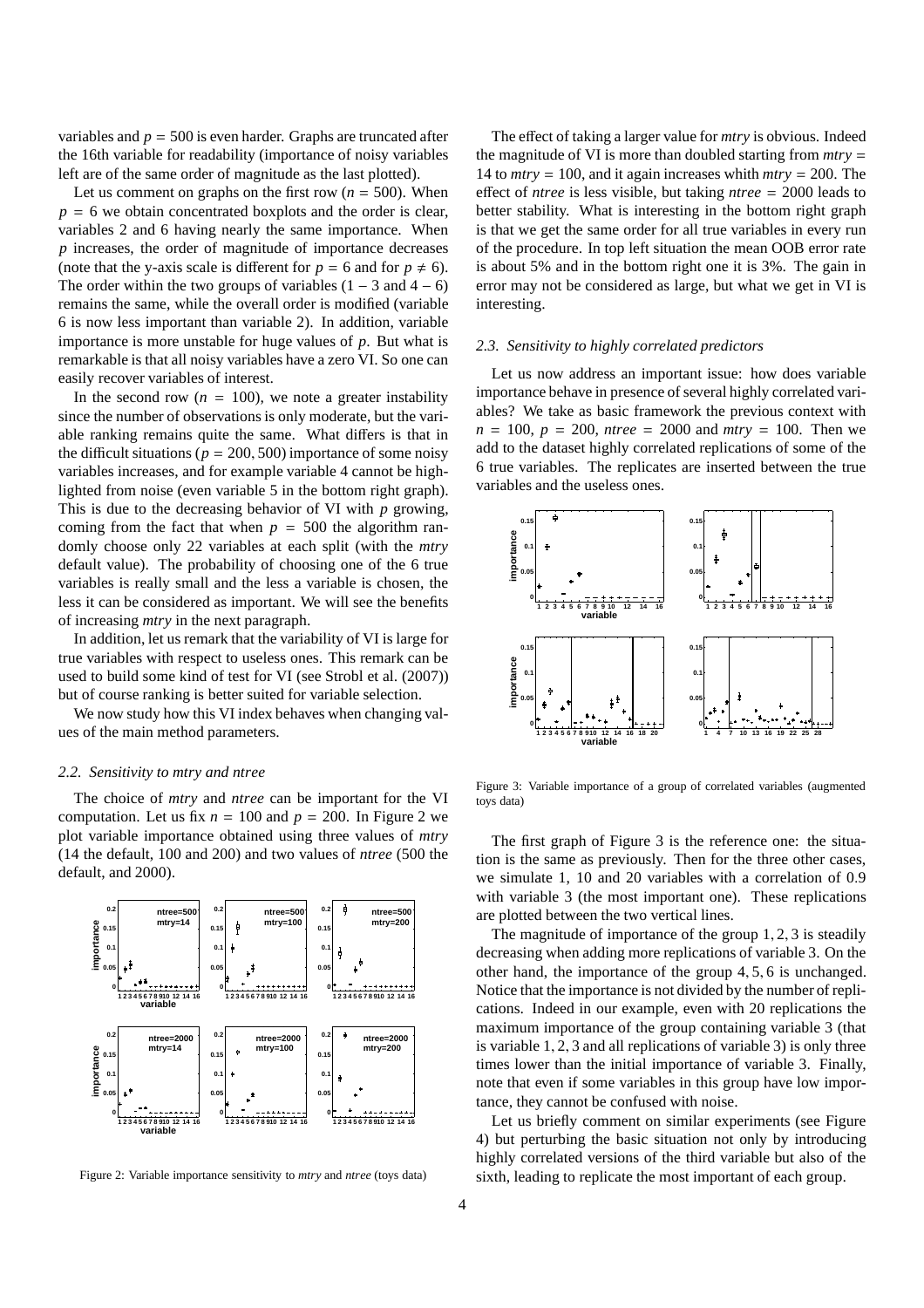

Figure 4: Variable importance of two groups of correlated variables (augmented toys data)

Again, the first graph is the reference one. Then we simulate 1, 5 and 10 variables of correlation about 0.9 with variable 3 and the same with variable 6. Replications of variable 3 are plotted between the first vertical line and the dashed line, and replications of variable 6 between the dashed line and the second vertical line.

The magnitude of importance of each group  $(1, 2, 3)$  and 4, 5, 6 respectively) is steadily decreasing when adding more replications. The relative importance between the two groups is preserved. And the relative importance between the two groups of replications is of the same order than the one between the two initial groups.

#### *2.4. Prostate data variable importance*

To end this section, we illustrate the behavior of variable importance on a high dimensional real dataset: the microarray data called Prostate, for which  $n = 102$  and  $p = 6033$  (see Singh et al. (2002) for a detailed presentation). The global picture is the following: two hugely important variables, about twenty moderately important variables and the others of small importance. So, more precisely Figure 5 compares VI obtained for parameters set to their default values (graphs of the left column) and those obtained for *ntree* = 2000 and *mtry* =  $p/3$  (graphs of the right column). Graphs are truncated after the 250th variable for readability (importance of noisy variables left are of the same order of magnitude as the last plotted).

Let us comment on Figure 5. For the two most important variables (first row), the magnitude of importance obtained with *ntree* = 2000 and  $mtry = p/3$  is much larger than to the one obtained with default values. In the second row, the increase of magnitude is still noticeable from the third to the 9th most important variables and from the 10th to the 20th most important variables, VI is quite the same for the two parameter choices. In the third row, we get VI closer to zero for the variables with *ntree* = 2000 and  $mtry = p/3$  than with default values. In addition, note that for the less important variables, boxplots are larger for default values, especially for unimportant variables (from the 200th to the 250th).



Figure 5: Variable importance for Prostate data (using *ntree* = 2000 and *mtry* =  $p/3$ , on the right and using default values on the left)

# **3. Variable selection**

We distinguish two variable selection objectives:

- 1. to find important variables highly related to the response variable for interpretation purpose;
- 2. to find a small number of variables sufficient to a good prediction of the response variable.

The first is to magnify all the important variables, even with high redundancy, for interpretation purpose and the second is to find a sufficient parsimonious set of important variables for prediction.

As mentioned at the end of the introduction, we are guided in this paper by a typical situation matching two characteristics. The first one is high dimensionality, or at least when the number of true variables is much less than *p*, and the second one is the presence of groups of highly correlated predictors. They are also specifically addressed in two earlier works by Díaz-Uriarte et al. (2006) and Ben Ishak et al. (2008). Let us briefly recall these contributions.

Díaz-Uriarte, Alvarez de Andrés propose a strategy based on recursive elimination of variables. More precisely, they first compute RF variable importance. Then, at each step, they eliminate the 20% of the variables having the smallest importance and build a new forest with the remaining variables. They finally select the set of variables leading to the smallest OOB error rate. The proportion of variables to eliminate is an arbitrary parameter of their method and does not depend on the data.

Ben Ishak, Ghattas choose an ascendant strategy based on a sequential introduction of variables. First, they compute some SVM-based variable importance. Then, they build a sequence of SVM models invoking at the beginning the *k* most important variables, by step of 1. When *k* becomes too large, the additional variables are invoked by packets. They finally select the set of variables leading to the model of smallest error rate. The way to introduce variables is not data-driven since it is fixed before running the procedure. They also compare their procedure with a similar one using RF instead of SVM.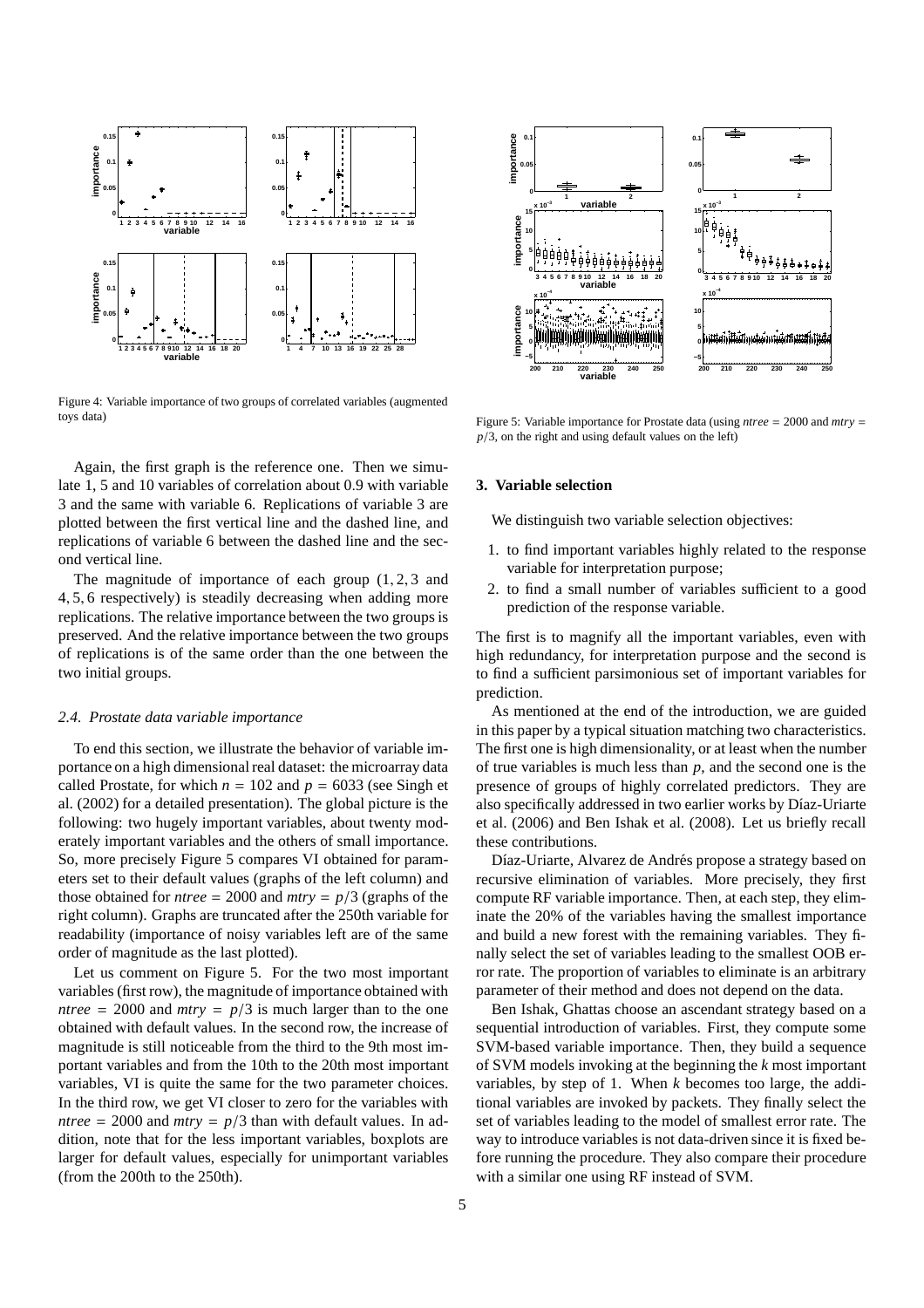# *3.1. Procedure*

We propose the following two-steps procedure, the first one is common while the second one depends on the objective:

Step 1. Preliminary elimination and ranking:

- Compute the RF scores of importance, cancel the variables of small importance;
- Order the *m* remaining variables in decreasing order of importance.

Step 2. Variable selection:

- For *interpretation*: construct the nested collection of RF models involving the *k* first variables, for  $k = 1$  to *m* and select the variables involved in the model leading to the smallest OOB error;
- For *prediction*: starting from the ordered variables retained for interpretation, construct an ascending sequence of RF models, by invoking and testing the variables stepwise. The variables of the last model are selected.

Of course, this is a sketch of procedure and more details are needed to be effective. The next paragraph answer this point but we emphasize that we propose an heuristic strategy which does not depend on specific model hypotheses but based on datadriven thresholds to take decisions.

**Remark 3.1.** *Since we want to treat in an unified way all the situations, we will use for finding prediction variables the somewhat crude strategy previously defined. Nevertheless, starting from the set of variables selected for interpretation (say of size K), a better strategy could be to examine all, or at least a large part, of the* 2 *<sup>K</sup> possible models and to select the variables of the model minimizing the OOB error. But this strategy becomes quickly unrealistic for high dimensional problems so we prefer to experiment a strategy designed for small n and large K which is not conservative and even possibly leads to select fewer variables.*

#### *3.2. Starting example*

To both illustrate and give more details about this procedure, we apply it on a simulated learning set of size  $n = 100$  from the classification toys data model with  $p = 200$ . The results are summarized in Figure 6. The true variables (1 to 6) are respectively represented by  $(\triangleright, \triangle, \circ, \star, \triangleleft, \square)$ . We compute, thanks to the learning set, 50 forests with  $ntree = 2000$  and  $mtry = 100$ , which are values of the main parameters previously considered as well adapted for VI calculations (see Section 2.2).

Let us detail the main stages of the procedure together with the results obtained on toys data:

• Variable ranking.

First we rank the variables by sorting the VI (averaged from the 50 runs) in descending order.

The result is drawn on the top left graph for the 50 most important variables (the other noisy variables having an importance very close to zero too). Note that true variables are significantly more important than the noisy ones.



Figure 6: Variable selection procedures for interpretation and prediction for toys data

• Variable elimination.

We keep this order in mind and plot the corresponding standard deviations of VI. We use this graph to estimate some threshold for importance, and we keep only the variables of importance exceeding this level. More precisely, we select the threshold as the minimum prediction value given by a CART model fitting this curve (see Figure 7). This rule is, in general conservative and leads to retain more variables than necessary in order to make a careful choice later.



Figure 7: Selecting the threshold for variable elimination using CART. Bold line refers to the CART estimation of the dotted line and the horizontal dashed line indicates the threshold (the bottom graph being a zoom of the top one)

The standard deviations of VI can be found in the top right graph. We can see that true variables standard deviation is large compared to the noisy variables one, which is close to zero. The threshold leads to retain 33 variables.

• Variable selection procedure for interpretation.

Then, we compute OOB error rates of random forests (using default parameters) of the nested models starting from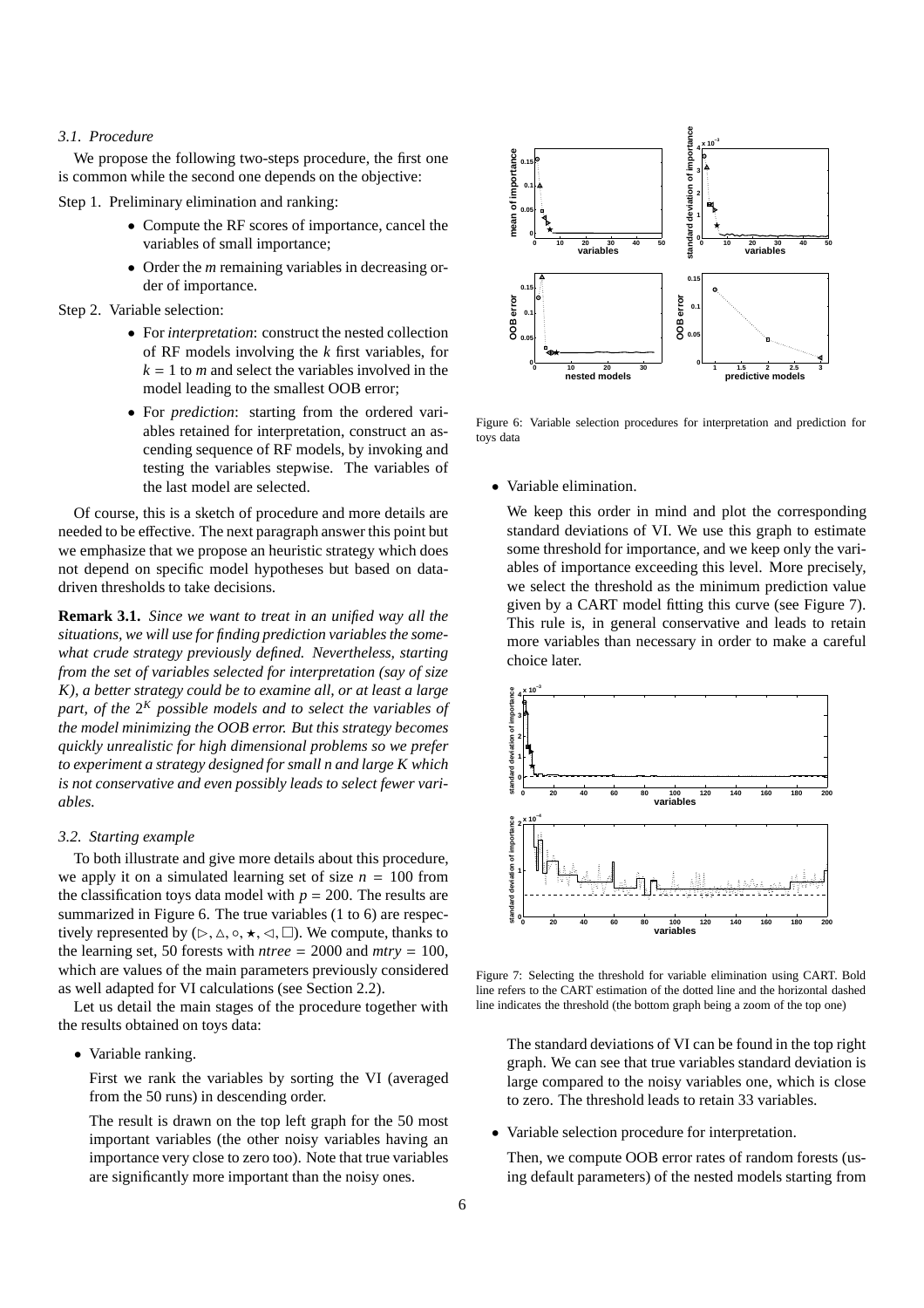the one with only the most important variable, and ending with the one involving all important variables kept previously. The variables of the model leading to the smallest OOB error are selected.

Note that in the bottom left graph the error decreases quickly and reaches its minimum when the first 4 true variables are included in the model. Then it remains constant. We select the model containing 4 of the 6 true variables. More precisely, we select the variables involved in the first model *almost* leading to the smallest OOB error. The actual minimum is reached with 24 variables.

The expected behavior is non-decreasing as soon as all the "true" variables have been selected. It is then difficult to treat in a unified way nearly constant of or slightly increasing. In fact, we propose to use an heuristic rule similar to the 1 SE rule of Breiman et al. (1984) used for selection in the cost-complexity pruning procedure.

• Variable selection procedure for prediction.

We perform a sequential variable introduction with testing: a variable is added only if the error gain exceeds a threshold. The idea is that the error decrease must be significantly greater than the average variation obtained by adding noisy variables.

The bottom right graph shows the result of this step, the final model for prediction purpose involves only variables 3, 6 and 5. The threshold is set to the mean of the absolute values of the first order differentiated OOB errors between the model with  $p_{interp} = 4$  variables (the first model after the one we selected for interpretation, see the bottom left graph) and the one with all the  $p_{elim} = 33$  variables :

$$
\frac{1}{p_{elim} - p_{interp}} \sum_{j=p_{interp}}^{p_{elim}-1} |OOB(j+1) - OOB(j)|.
$$

It should be noted that if one wants to estimate the prediction error, since ranking and selection are made on the same set of observations, of course an error evaluation on a test set or using a cross validation scheme should be preferred. It is taken into account in the next section when our results are compared to others.

To evaluate fairly the different prediction errors, we prefer here to simulate a test set of the same size than the learning set. The test error rate with all (200) variables is about 6% while the one with the 4 variables selected for interpretation is about 4.5%, a little bit smaller. The model with prediction variables 3, 6 and 5 reaches an error of 1%. Repeating the global procedure 10 times on the same data always gave the same interpretation set of variables and the same prediction set, in the same order.

#### *3.3. Highly correlated variables*

Let us now apply the procedure on toys data with replicated variables: a first group of variables highly correlated with variable 3 and a second one replicated from variable 6 (the most

| number of    | interpretation                                                                                         | prediction |
|--------------|--------------------------------------------------------------------------------------------------------|------------|
| replications | set                                                                                                    | set        |
|              | $37^3$ 2.6.5                                                                                           | 365        |
|              | $3.27310361135126$                                                                                     | 365        |
| 10           | 3 14 <sup>3</sup> 8 <sup>3</sup> 2 15 <sup>3</sup> 6 5 10 <sup>3</sup> 13 <sup>3</sup> 20 <sup>6</sup> | $36510^3$  |

Table 1: Variable selection procedure in presence of highly correlated variables (augmented toys data) where the expression  $i^j$  means that variable  $i$  is a replication of variable *j*

important variable of each group). The situations of interest are the same as those considered to produce Figure 4.

Let us comment on Table 1, where the expression  $i^j$  means that variable *i* is a replication of variable *j*.

Interpretation sets do not contain all variables of interest. Particularly we hardly keep replications of variable 6. The reason is that even before adding noisy variables to the model the error rate of nested models do increase (or remain constant): when several highly correlated variables are added, the bias remains the same while the variance increases. However the prediction sets are satisfactory: we always highlight variables 3 and 6 and at most one correlated variable with each of them.

Even if all the variables of interest do not appear in the interpretation set, they always appear in the first positions of our ranking according to importance. More precisely the 16 most important variables in the case of 5 replications are:  $(3\ 2\ 7^3\ 10^3)$ 6 11<sup>3</sup> 5 12<sup>6</sup> 8<sup>3</sup> 13<sup>6</sup> 16<sup>6</sup> 1 15<sup>6</sup> 14<sup>6</sup> 9<sup>3</sup> 4), and the 26 most important variables in the case of 10 replications are:  $(3\ 14^3\ 8^3\ 2\ 15^3)$ 6 5 10<sup>3</sup> 13<sup>3</sup> 20<sup>6</sup> 21<sup>6</sup> 11<sup>3</sup> 12<sup>3</sup> 18<sup>6</sup> 1 24<sup>6</sup> 7 <sup>3</sup> 26<sup>6</sup> 23<sup>6</sup> 16<sup>3</sup> 25<sup>6</sup> 22<sup>6</sup>  $17<sup>6</sup> 19<sup>6</sup> 4 9<sup>3</sup>$ ). Note that the order of the true variables (3 2 6 5 1 4) remains the same in all situations.

# **4. Experimental results**

In this section we experiment the proposed procedure on four high dimensional classification datasets and then finally we examine the results on a standard regression problem to illustrate the versatility of the procedure.

# *4.1. Prostate data*

We apply the variable selection procedure on Prostate data (for which  $n = 102$  and  $p = 6033$ , see Singh et al. (2002)). The graphs of Figure 8 are obtained as those of Figure 6, except that for the RF procedure, we use *ntree* = 2000,  $mtry = p/3$  and for the bottom left graph, we only plot the 100 most important variables for visibility. The procedure leads to the same picture as previously, except for the OOB rate along the nested models which is less regular. The first point is to notice that the elimination step leads to keep only 270 variables. The key point is that the procedure selects 9 variables for interpretation, and 6 variables for prediction. The number of selected variables is then very much smaller than  $p = 6033$ .

In addition, to examine the variability of the interpretation and prediction sets the global procedure is repeated five times on the entire Prostate dataset. The five prediction sets are very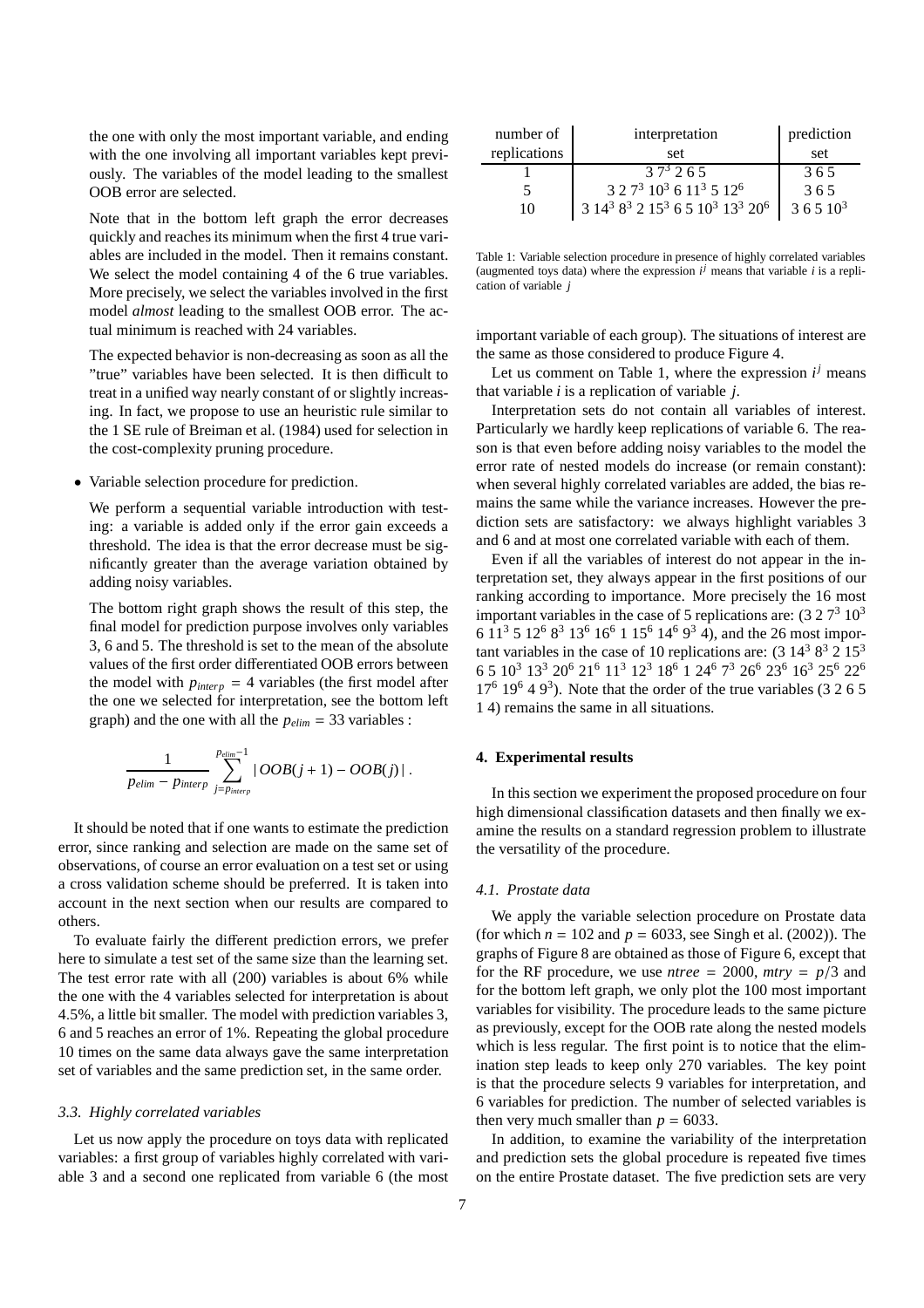

Figure 8: Variable selection procedures for interpretation and prediction for Prostate data

close to each other. The number of prediction variables fluctuates between 6 and 10, and 5 variables appear in all sets. Among the five interpretation sets, 2 are identical and made of 9 variables and the 3 other are made of 25 variables. The 9 variables of the smallest sets are present in all sets and the biggest sets (of size 25) have 23 variables in common.

So, although the sets of variables are not identical for each run of the procedure, the most important variables are included in all of the sets.

# *4.2. Four high dimensional classification datasets*

Let us consider the four well known high dimensional real datasets called Colon  $(n = 62, p = 2000)$ , see Alon et al. (1999), Leukemia (*n* = 38, *p* = 3051), see Golub et al. (1999), Lymphoma ( $n = 62$ ,  $p = 4026$ ), see Alizahed (2000) and Prostate  $(n = 102, p = 6033)$ , see Singh et al. (2002). We apply the global variable selection procedure on these four well known high dimensional real datasets, and we want to get an estimation of prediction error rates. Since these datasets are of small size and in order to be comparable with the previous results, we use a 5-fold cross-validation to estimate the error rate. So we split the sample in 5 stratified parts, each part is successively used as a test set, and the remaining of the data is used as a learning set. Note that the set of variables selected vary from one fold to another. So, we give in Table 2 the misclassification error rate, given by the 5-fold cross-validation, for interpretation and prediction sets of variables respectively. The number into brackets is the average number of selected variables. In addition, one can find the original error which stands for the misclassification rate given by the 5-fold cross-validation achieved with random forests using all variables. This error is calculated using the same partition in 5 parts and again we use *ntree* = 2000 and *mtry* =  $p/3$  for all datasets.

The number of interpretation variables is hugely smaller than *p*, at most tens to be compared to thousands. The number of prediction variables is very small (always smaller than 12) and the reduction can be very important with respect to the interpretation set size. The errors for the two variable selection proce-

| Dataset  | interpretation | prediction | original |
|----------|----------------|------------|----------|
| Colon    | 0.16(35)       | 0.20(8)    | 0.14     |
| Leukemia | 0(1)           | 0(1)       | 0.02     |
| Lymphoma | 0.08(77)       | 0.09(12)   | 0.10     |
| Prostate | 0.085(33)      | 0.075(8)   | 0.07     |

Table 2: Variable selection procedure for four high dimensional real datasets. CV-error rate and into brackets the average number of selected variables

dures are of the same order of magnitude as the original error (but a little bit larger).

We compare these results with the results obtained by Ben Ishak et al. (2008) (see tables 9 and 11 in Ben Ishak et al. (2008)) which have compared their method with 5 competitors (mentioned in the introduction) for classification problems on these four datasets. Error rates are comparable. With the prediction procedure, as already noted in the introductory remark, we always select fewer variables than their procedures (except for their method GLMpath which select less than 3 variables for all datasets).

Let us notice that the results for the dataset Prostate differ from Section 4.1 to Section 4.2. This difference can mainly be explained by the use of 5-fold cross-validation in Section 4.2. Indeed the fact that *n* is very small  $(n = 62)$  makes the method quite unstable with respect to resampling.

#### *4.3. Ozone data*

Before ending the paper, let us consider a standard regression dataset. Since it is far from matching the two main characteristics which have guided the algorithm principle , it allows us to check that it still work well. We apply the entire procedure to the easy to interpret ozone dataset (it can be retrieved from the R package mlbench and detailed information can be found in the corresponding description file). It consists of  $n = 366$ observations of the daily maximum one-hour-average ozone together with  $p = 12$  meteorologic explanatory variables. Let us first examine, in Figure 9 the VI obtained with RF procedure using  $mtry = p/3 = 4$  and  $ntree = 2000$ .



Figure 9: Variable importance for ozone data

From the left to the right, the 12 explanatory variables are 1-Month, 2-Day of month, 3-Day of week, 5-Pressure height, 6-Wind speed, 7-Humidity, 8-Temperature (Sandburg), 9- Temperature (El Monte), 10-Inversion base height, 11-Pressure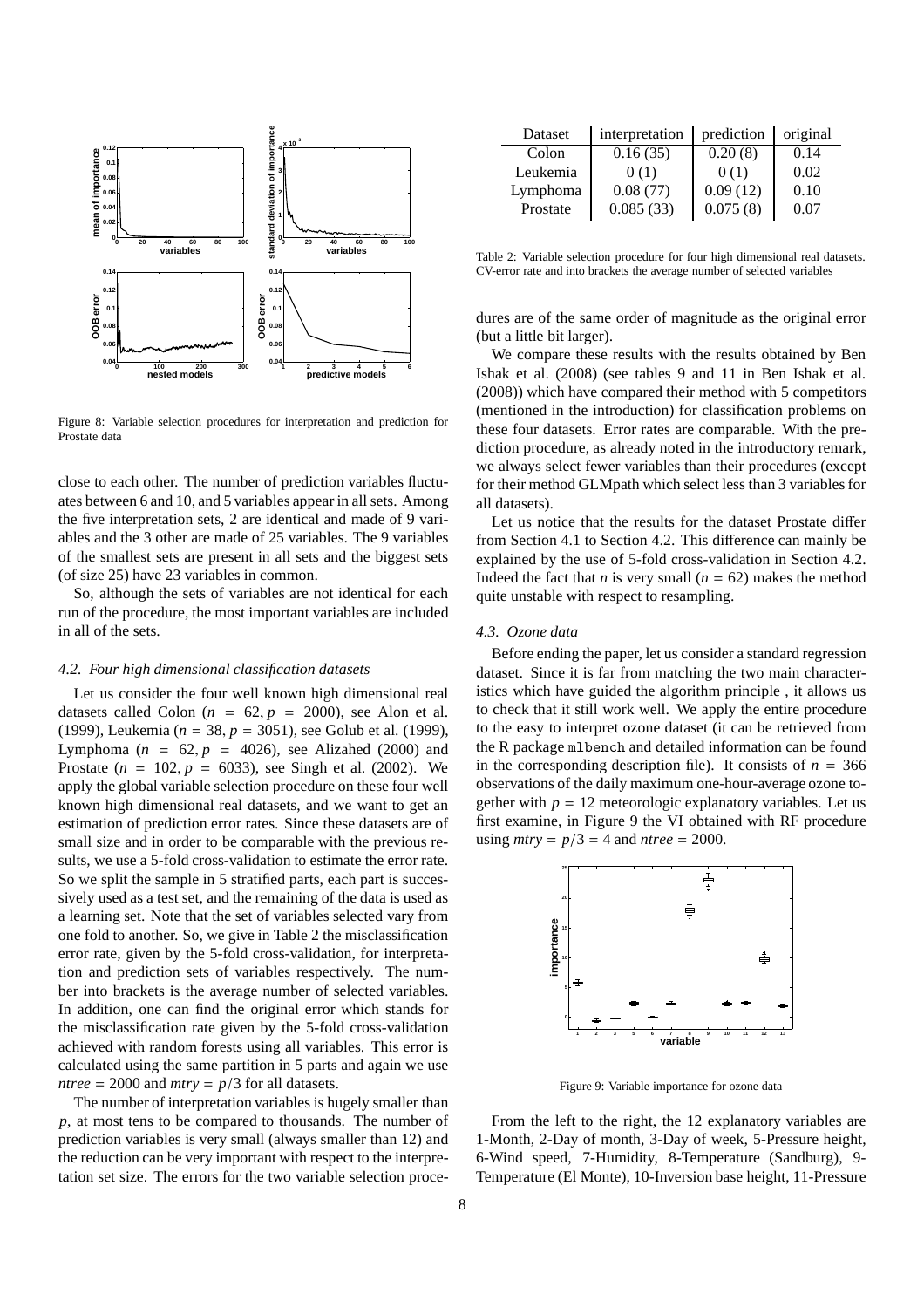gradient, 12-Inversion base temperature, 13-Visibility. Let us mention that the variables are numbered exactly as in mlbench, so the 4th variable is the response one.

Three very sensible groups of variables appear from the most to the least important. First, the two temperatures (8 and 9), the inversion base temperature (12) known to be the best ozone predictors, and the month (1), which is an important predictor since ozone concentration exhibits an heavy seasonal component. A second group of clearly less important meteorological variables: pressure height (5), humidity (7), inversion base height (10), pressure gradient (11) and visibility (13). Finally three unimportant variables: day of month (2), day of week (3) of course and more surprisingly wind speed (6). This last fact is classical: wind enter in the model only when ozone pollution arises, otherwise wind and pollution are weakly correlated (see for example Cheze et al. (2003) highlighting this phenomenon using partial estimators).

Let us now examine the results of the selection procedures.



Figure 10: Variable selection procedures for interpretation and prediction for ozone data

After the first elimination step, the 2 variables of negative importance are canceled, as expected.

Therefore we keep 10 variables for interpretation step and then the model with 7 variables is then selected and it contains all the most important variables: (9 8 12 1 11 7 5).

For the prediction procedure, the model is the same except one more variable is eliminated: humidity (7) .

In addition, when different values for *mtry* are considered, the most important 4 variables (9 8 12 1) highlighted by the VI index, are selected and appear in the same order. The variable 5 also always appears but another one can appear after of before.

# **5. Discussion**

Of course, one of the main open issue about random forests is to elucidate from a mathematical point of view its exceptionally attractive performance. In fact, only a small number of references deal with this very difficult challenge and, in addition to bagging theoretical examination by Bühlmann et al. (2002), only purely random forests, a simple version of random forests, is considered. Purely random forests have been introduced by Cutler et al. (2001) for classification problems and then studied by Breiman (2004), but the results are somewhat preliminary. More recently Biau et al. (2008) obtained the first well stated consistency type results.

From a practical perspective, surprisingly, this simplified and essentially not data-driven strategy seems to perform well, at least for prediction purpose (see Cutler et al. (2001)) and, of course, can be handled theoretically in a easier way. Nevertheless, it should be interesting to check that the same conclusions hold for variable importance and variable selection tasks.

In addition, it could be interesting to examine some variants of random forests which, at the contrary, try to take into account more information. Let us give for example two ideas. The first is about pruning: why pruning is not used for individual trees? Of course, from the computational point of view the answer is obvious and for prediction performance, averaging eliminate the negative effects of individual overfitting. But from the two other previously mentioned statistical problems, prediction and variable selection, it remains unclear. The second remark is about the random feature selection step. The most widely used version of RF selects randomly *mtry* input variables according to the discrete uniform distribution. Two variants can be suggested: the first is to select random inputs according to a distribution coming from a preliminary ranking given by a pilot estimator; the second one is to adaptively update this distribution taking profit of the ranking based on the current forest which is then more and more accurate.

Finally, let us mention an application currently in progress for fMRI brain activity classification (see Genuer et al. (2010)). This is a typical situation where  $n \ll p$ , with a lot of highly correlated variables and where the two objectives have to be addressed: find the most activated (whole) regions of the brain, and build a predictive model involving only a few voxels of the brain. An interesting aspect for us will be the feedback given by specialists, needed to interpret the set of variables found by our algorithm. In addition a lot of well known methods have already been used for these data, so fair comparisons will be easy.

# **References**

- Alizadeh, A.A., 2000. Distinct types of diffues large b-cell lymphoma identified by gene expression profiling. Nature. 403, 503-511.
- Alon, U., Barkai N., Notterman, D.A., Gish, K., Ybarra, S., Mack D., Levine, A.J., 1999. Broad patterns of gene expression revealed by clustering analysis of tumor and normal colon tissues probed by oligonucleotide arrays. Proc. Natl. Acad. Sci. U.S.A., 96(12), 6745-6750.
- Archer, K.J., Kimes, R.V., 2008. Empirical characterization of random forest variable importance measures. Computational Statistics & Data Analysis. 52, 2249-2260.
- Ben Ishak, A., Ghattas, B., 2008. Sélection de variables pour la classification binaire en grande dimension : comparaisons et application aux données de biopuces. Journal de la SFdS. 149(3), 43-66.
- Biau, G., Devroye, L., Lugosi, G., 2008. Consistency of random forests and other averaging classifiers. Journal of Machine Learning Research. 9, 2039- 2057.
- Breiman, L., Friedman, J.H., Olshen, R.A., Stone, C.J., 1984. Classification And Regression Trees, Chapman & Hall, New York.